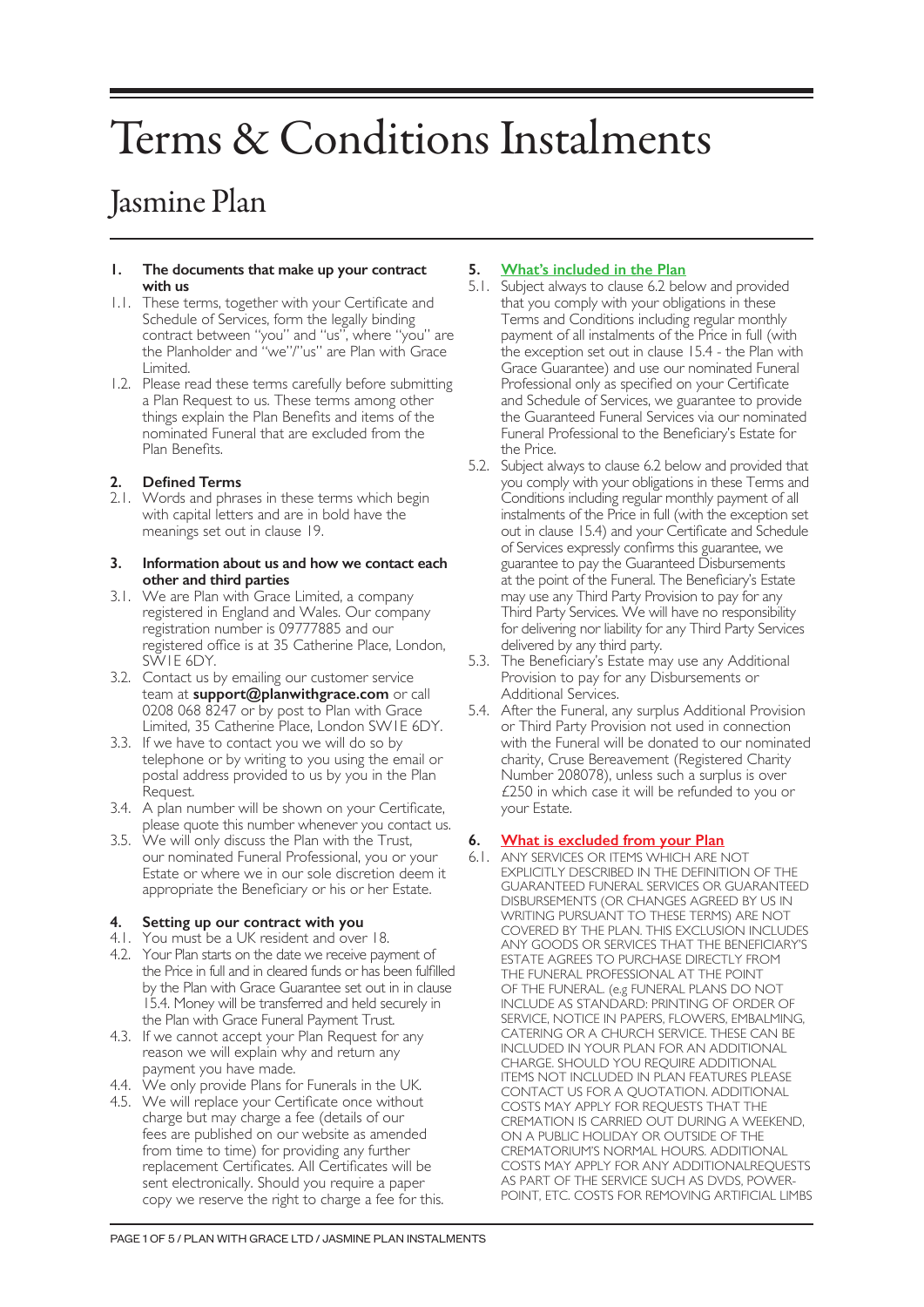AND MECHANISMS SUCH AS PACEMAKERS ARE NOT INCLUDED. SHOULD THE DECEASED REQUIRE A COFFIN LARGER THAN 6' 2" X 22" (1.66M X 58.5CM) AN ADDITIONAL CHARGE WOULD BE MADE AT THE TIME OF NEED. WHERE BARIATRIC (OBESE) FACTORS ARE PRESENT, CAUSING ADDITIONAL OR UNUSUAL REQUIREMENTS, PLAN WITH GRACE RESERVE THE RIGHT TO EITHER DECLINE OR WITHDRAW OUR SERVICES AT ANY TIME, AND/OR MAKE ADDITIONAL CHARGES WHERE THESE BECOME NECESSARY. PLEASE NOTE THAT IN EXTREME BARIATRIC CASES, A CREMATION MAY NOT BE POSSIBLE) WE WILL ALSO NOT BE LIABLE FOR ANY COSTS OR EXPENSES INCURRED AS A RESULT OF YOU OR THE BENEFICIARY'S ESTATE INSTRUCTING ANY FUNERAL PROFESSIONAL OTHER THAN OUR NOMINATED FUNERAL PROFESSIONAL TO PROVIDE ANY SERVICES. IF, FOR ANY REASON, WE HAVE NOT PROVIDED DETAILS OF OUR NOMINATED FUNERAL PROFESSIONAL, YOU OR THE BENEFICIARY'S ESTATE MUST OBTAIN OUR PRIOR APPROVAL BEFORE APPOINTING ANY FUNERAL PROFESSIONAL OR CREMATION FIRM.

- 6.2. IF YOU CHOOSE OR NOMINATE A FUNERAL PROFESSIONAL WHO IS NOT OUR NOMINATED FUNERAL PROFESSIONAL OR OTHERWISE APPROVED BY US THEN, IN THE EVENT THAT SUCH FUNERAL PROFESSIONAL CEASES TO TRADE OR BECOMES INSOLVENT IN ANY WAY AFTER THE DATE THIS PLAN IS ENTERED INTO, THEN:
	- 6.2.1. THE GUARANTEES DESCRIBED IN CLAUSES 5.1 AND 5.2 SHALL CEASE TO APPLY;
	- 6.2.2. WE WILL USE ALL REASONABLE ENDEAVOURS TO PROCURE A REPLACEMENT FUNERAL PROFESSIONAL WHO WILL HONOUR SUCH GUARANTEES;
	- 6.2.3. WE HOWEVER RESERVE THE RIGHT TO MAKE A FURTHER REASONABLE CHARGE IN ORDER TO PROVIDE THE GUARANTEED FUNERAL SERVICES AND ANY GUARANTEED DISBURSEMENTS.
- 6.3. Save for any Guaranteed Disbursements or any contribution available from any Additional Provision, the amount of any Disbursements that is not stated on the Certificate and Schedule of Services will therefore not be covered by the Plan and must be paid by the Beneficiary's Estate to the Funeral Professional at the time of the Funeral.
- 6.4. Any Funeral Wishes attached to your Plan operate as a guide to the Beneficiary's Estate. They are not the subject of any contractual agreement and it remains the right of the Beneficiary's Estate to determine which, if any, Additional Services it wishes to obtain in respect of the Funeral.
- 6.5. The Plan covers UK only overland transportation of the deceased up to 30 miles from the nearest branch of our nominated Funeral Professional . Where the Beneficiary dies overseas, the cost of transportation to within 30 miles of the nearest branch of your nominated Funeral Professional , including any repatriation, is not covered by the Plan. (We recommend that you have insurance in place, such as travel insurance to cover the costs of repatriation if required. In such cases arrangements would be made to collect you from the airport.) The Funeral Professional may be able to advise and/or arrange repatriation for an additional charge, but neither we nor the Funeral Professional will be under any obligation to do so, and any costs incurred by the Funeral Professional in this respect will be paid by the Beneficiary's Estate directly to the Funeral Professional.
- 6.6. You must notify us immediately of any change of address. If we have to nominate a different Funeral Professional as a result of this then additional charges may apply.
- 6.7. You shall have no right to change our nominated Funeral Professional as set out in your Certificate without our prior written consent. The guarantees that we make in these Terms and Conditions, including those set out in clauses 5.1 and 5.2, shall cease to apply if you or the Beneficiary's Estate decides, without our prior written consent, to use anyone to provide any funeral or cremation services other than our Funeral Professional as set out in the Certificate. If this occurs, we reserve the right to terminate this Plan and refund the Price paid to the date of termination less any Administration Fee, such deductions being to a maximum of £600.

#### **7. How we protect your money until it is needed and our entitlement to investment returns**

- 7.1. In order to ensure that it is protected and secure, the Price (including any Additional Provision and Third Party Provision less our Administration Fee), will be held separately by the Trust until a Funeral Claim Request is received and accepted by us.
- 7.2. No interest or investment returns will be payable to you in respect of any payments received by us or the Trust. In entering into the Plan you give your irrevocable and unconditional consent for us to receive and enjoy absolutely the benefit of all investment income and capital gains on payments made to the Trust.

# **8. Your rights to make changes to the Plan**

8.1. You may request changes to the Plan at any time by either emailing support@planwithgrace.com or by post at Plan with Grace Limited, 35 Catherine Place, London, SW1E 6DY. Upon receipt of this we will consider the requested change(s) and advise you whether any further changes to the Plan are necessary to implement the requested change(s).This includes any increase in the Price which may be required to allow the revised Plan. Once agreed, we will issue you with an amended Certificate and Estate Pack via email reflecting the change(s). If not agreed, the Plan shall continue on its existing terms unless you cancel the Plan in accordance with clause 12 below. We reserve the right to levy a further fee (details of our fees are published on our website as amended from time to time) to administer any change to your Plan.

#### **9. The Beneficiary's Estate's rights in respect of the Funeral**

- 9.1. Once a completed Funeral Claim Request has been submitted and accepted by us, the Beneficiary's Estate have the following rights in respect of the Funeral:
	- 9.1.1.We will procure that the nominated Funeral Professional delivers the Guaranteed Funeral Services in accordance with the Plan.
	- 9.1.2. The Beneficiary's Estate may request the Funeral Professional to provide Additional Services (which includes amendments to the Guaranteed Funeral Services). The legal agreement in respect of any Additional Services shall be between the Beneficiary's Estate and the Funeral Professional directly.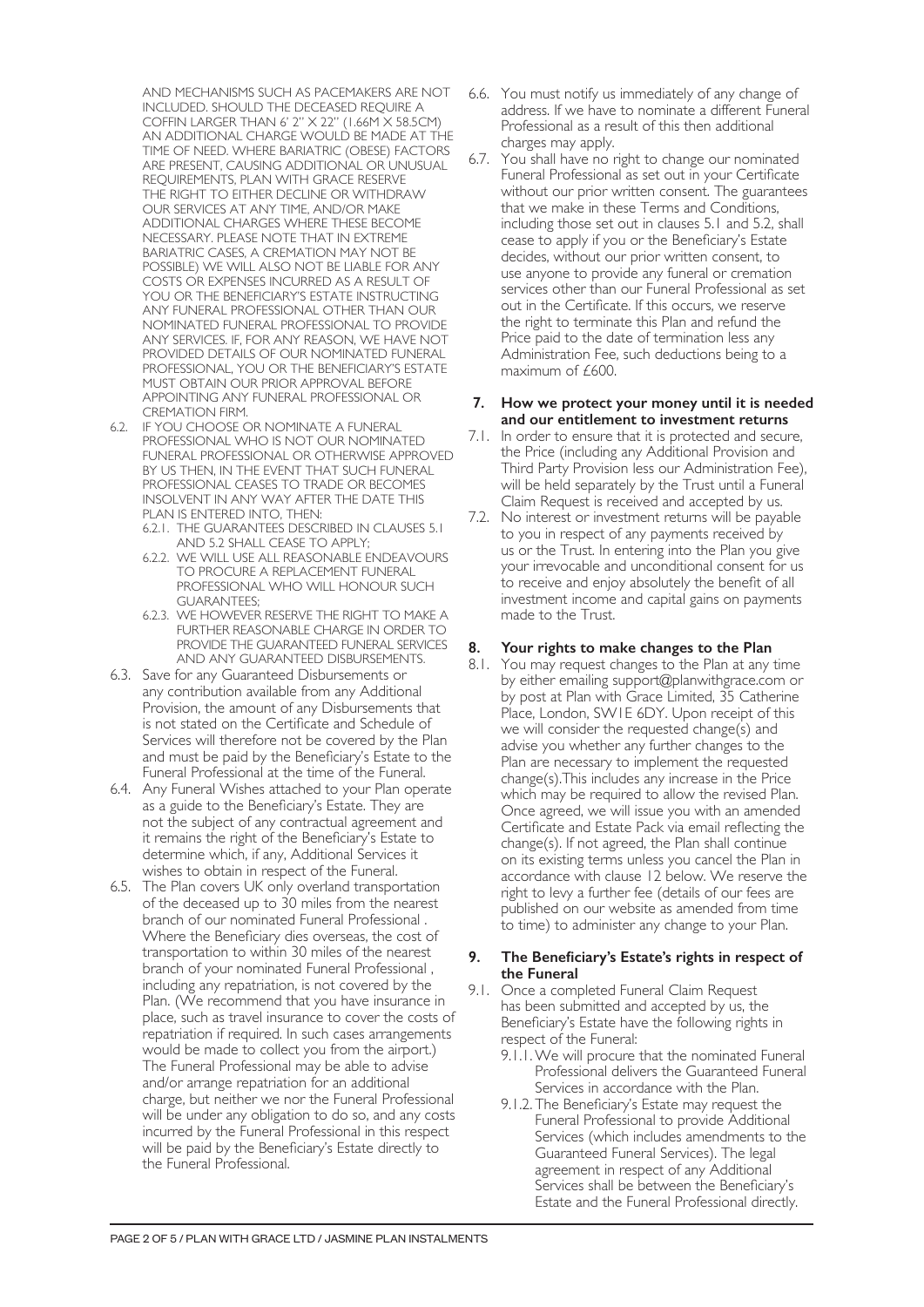9.1.3.We shall apply any Additional Provision or Third Party Provision to discharge any fees payable to the Funeral Professional in respect of any Disbursements which are not within any Guaranteed Disbursements and any Additional Services or the Third Party Services. Where the Additional Provision and Third Party Provision is is less than the additional fees incurred, the Beneficiary's Estate will be responsible for paying the balance to us or as applicable to the Funeral Professional.

# **10. Our rights to make changes**

- 10.1. We may change the Plan to reflect changes in relevant laws and regulatory requirements, such as a change in requirement for number of signatures on the death certificate, or a change in VAT legislation.
- 10.2. We may change the Plan without your consent to implement minor adjustments and improvements.

# **11. Claiming the Plan Benefits**

- 11.1. The Plan Benefits may be claimed by submitting to us or your nominated Funeral Professional a valid Funeral Claim Request, the original Certificate and such other evidence as we may reasonably require such as a certified copy of the death certificate. A Funeral Claim Request is valid if it is completed fully, after the death of the Beneficiary, by the Planholder or the Beneficiary's Estate.
- 11.2. Upon receipt of a valid Funeral Claim Request by us (and other requested documentation) we will provide you with the name and contact details of the Funeral Professional . You or the Beneficiary's Estate may then contact the Funeral Professional directly to discuss the arrangement of the Funeral. Once the Guaranteed Funeral Services and any Additional Services or Third Party Services have been performed, the Trust will issue payment for the Guaranteed Funeral Services, together with any Third Party Provision and any Additional Provision, directly to Funeral Professional.
- 11.3. We will not be liable for delays caused by any event outside of our, or the Funeral Professional's, reasonable control. If, as a result of such an event, there is a risk of delay in any Funeral of greater than 30 days we will notify you or the Beneficiary's Estate and you may end the Plan and receive a refund of all sums paid to us less the Administration Fee.
- 11.4. If the information set out in your Certificate or provided to us, either in the Plan Request or subsequently, changes, you must notify us of those changes as soon as possible by emailing us at support@planwithgrace.com or by post at 35 Catherine Place, London, SW1E 6DY. If you or the Estate do not give us this information within a reasonable time, or you or the Beneficiary's Estate give us incomplete or incorrect information, we may either end the Plan or make an additional charge of a reasonable sum to compensate us for any extra work that is required as a result. We will not be responsible for the late or partial provision of the Funeral if this is caused by you or the Estate not giving us the information we need within a reasonable time of us asking for it.

# **12. Your rights to end the Plan**

- 12.1. You may cancel the Plan at any time by submitting a Cancellation Form to us in accordance with clause 3 or notifying us by phone or by email.
- 12.2. Your rights when you end the Plan will depend on the circumstances:
	- 12.2.1. where any of the following apply, all sums paid will be refunded in full (no Administration Fee apply).
		- 12.2.1.1. you notify us of cancellation of the Plan within 30 days of the Plan starting in accordance with clause 4.1;
		- 12.2.1.2. you have a legal right to end the Plan because of something we have done wrong;
		- 12.2.1.3. we have told you about an upcoming change to the Plan or these terms which you do not agree to;
		- 12.2.1.4. we have told you about an error in the Price or description of the Plan and you do not wish to proceed;
	- 12.2.2. In all other cases where you notify us of cancellation of the Plan, we will refund all sums paid less the Administration Fee.

# **13. Our rights to end the Plan**

- 13.1. We may end the Plan at any time by writing to you if you breach your obligations under these Terms (including failing to make any payment to us when it is due) and you fail to remedy this breach within 30 days of us informing you of the breach.
- 13.2. If we end the Plan in the situations set out in clause 13.1 we will refund any money you have paid in advance for the Plan less the Administration Fee.
- 13.3. If the Beneficiary dies and the Plan is not claimed within 24 months of the date of the Beneficiary's death then we shall become unconditionally and irrevocably entitled absolutely to the Price paid by you (including any Additional Provision and Third Party Provision) and no payment will be made to you or the Beneficiary's Estate. Where we become aware of your, or the Beneficiary's death, we will conduct a reasonable search for you or your Estate. Subject always to the first sentence of this clause 13.3, where you or your Estate are located and you confirm that the Plan Benefits are not required, we will issue a refund to your Estate of all sums paid less the Administration Fee and any costs incurred in finding you or your Estate.

#### **14. Complaints**

- 14.1. If you have any questions or complaints about the Plan or any complaints about the service you receive from Plan with Grace, please contact our customer service team immediately by phone, email or post:
	- Plan with Grace Limited, 35 Catherine Place, London SW1E 6DY
	- Email: support@planwithgrace.com
	- Tel: 020 8068 8247

We'll acknowledge your complaint as soon as possible, and no later than three working days following receipt. We will do our utmost to ensure that it's dealt with as quickly as possible. If the matter is resolved with your agreement within the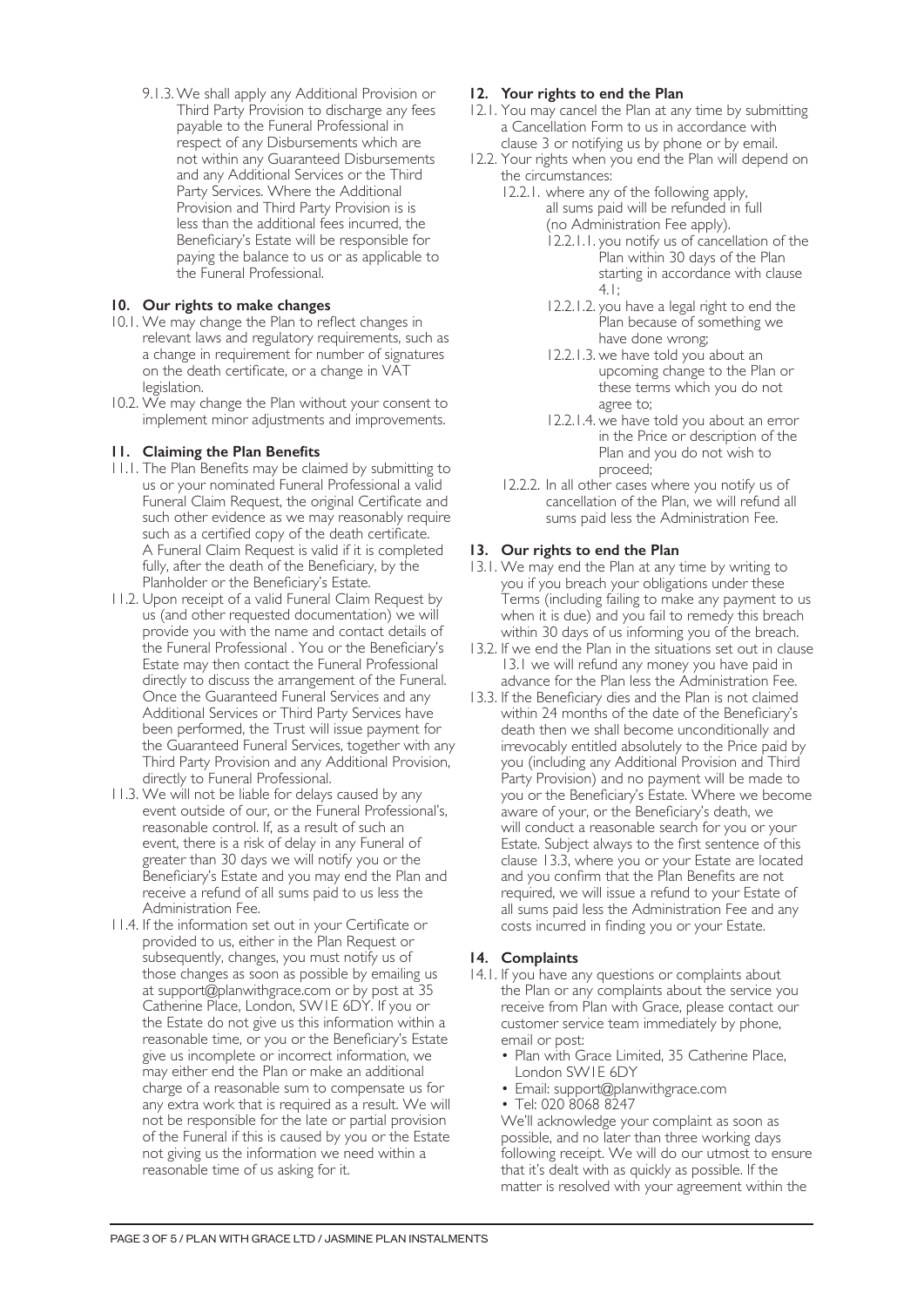timeframe, we will provide a summary resolution communication confirming that the complaint has been resolved. Otherwise, we will investigate the complaint and provide you with our final response as soon as possible thereafter. The firm has a maximum of 8 weeks to investigate the complaint and provide a final response, but we aim to respond much sooner than this wherever possible.

- 14.2 Complaints regarding the services provided by the Funeral Professional should be directed to the applicable Funeral Professional in the first instance with a copy of the complaint also sent to us at: Plan with Grace Limited, 35 Catherine Place, London SW1E 6DY and/or email us on support@planwithgrace.com. If the Funeral Professional does not resolve your complaint to your satisfaction please contact our customer service team detailed in clause 14.1. If we cannot resolve your complaint you may then refer it to the Funeral Planning Authority on 0345 601 9619 or email Info@funeralplanningauthority.co.uk. We are a Registered Provider of Funeral Plans and comply with the Rules and Code of Practice of the Funeral Planning Authority: www.funeralplanningauthority.co.uk.
- 14.3. We are under a legal duty to supply the goods and services included in your Plan in conformity with these terms. Set out below is a summary of your key legal rights in relation to the Plan. Nothing in these terms will affect your legal rights.
	- 14.3.1. For the goods contained in your Plan, the Consumer Rights Act 2015 says goods must be described, fit for purpose and of satisfactory quality.
	- 14.3.2. For the services contained in your Plan, the Consumer Rights Act 2015 says you can ask us to repeat or fix a service if it's not carried out with reasonable care and skill, or get some money back if we can't fix it. The services must also be carried out within a reasonable time.

#### **15. Price and payment**

- 15.1. The Price comprises the cost of the Guaranteed Funeral Services, the Administration Fee and the amount of any Additional Provision and any Third Party Provision.
- 15.2. You undertake to pay the Price by regular monthly instalments over a fixed period on agreed dates, as set out in your Certificate.
- 15.3. The guarantees in this agreement (including those set out in clauses 5.1 and 5.2) are conditional upon your payment of the full Price for the Plan incorporating all the instalment payments
- 15.4. If the Beneficiary has made regular monthly payments for a minimum of 24 months and in the event they die by accident (see clause 15.6), they will benefit from the Plan with Grace Guarantee where the remaining balance will not be required. At the time of the beneficiary's claim, the plan must be paid up to date (the Next of Kin or Representative may choose to pay the remaining instalment balance to fulfill the paid to date balance) or we reserve the right to cancel this plan and return the monies to the Estate less £250 cancellation fee.
- 15.5. If the Beneficiary has not been making regular monthly payments and does not qualify for the Plan with Grace Guarantee and dies prior to payment

of the full Price for the Plan incorporating all the instalment payments then the guarantees in this agreement (including those set out in clauses 5.1 and 5.2) shall cease to apply and we shall pay the Beneficiary's Estate the amount you have paid into the Plan less the Administration Fee, which sum shall be available as a contribution to the Plan Benefits only. If you decide to pay all the instalments early then we may in our absolute discretion offer a reduced overall Price for your Plan taking into account the instalments already paid.

- 15.6. Dying by accident does not include death caused by unprescribed drugs.
- 15.7. The provision of funerals is not currently subject to VAT; however should this change we may add VAT to any relevant sum where it is not already included and this will be payable by you. If you or your Estate do not pay any applicable VAT this may affect our ability to deliver the Plan Benefits.

### **16. Our responsibility for loss or damage suffered by you**

- 16.1. If we fail to comply with these terms, we are not responsible for any loss or damage that is not foreseeable. We do not in any way exclude or limit our liability for death or personal injury caused by our negligence or fraud or fraudulent misrepresentation.
- 16.2. We only supply plans for domestic and private use. If you use the Plan for any commercial, business or re-sale purpose we will have no liability to you for any loss of profit, loss of business, business interruption, or loss of business opportunity.
- 16.3. Save for the payment of any Additional Provision or Third Party Provision in accordance with these Terms, we will not be liable for any failure by the Funeral Professional in the delivery of any agreed Additional Services or any Third Party Services.

#### **17. How we may use your personal information**

17.1 We will only process any personal information that you or the Beneficiary provides to us in accordance with our Privacy Policy: at www.planwithgrace.com

#### **18. Other important terms**

- 18.1. We may transfer our rights and obligations under the Plan to another organisation. We will contact you to let you know if we plan to do this. If you are unhappy with the transfer you may contact us to end the Plan within 30 days of us telling you about it and we will refund you in full any payments you have made.
- 18.2. You may only transfer your rights or your obligations under these terms to another person if we agree to this in writing.
- 18.3. The Plan constitutes the entire agreement between you and us and supersedes and extinguishes all previous agreements, promises, assurances, warranties, representations and understanding between you and us, whether written or oral, relating to its subject matter.
- 18.4. The Plan is between you and us. With the exception of the Beneficiary's Estate, no other person shall have any rights or obligations under it. For example, the Funeral Professional is not a party to the Plan and there is no legal relationship between you and the Funeral Professional in respect of the Guaranteed Funeral Services. The